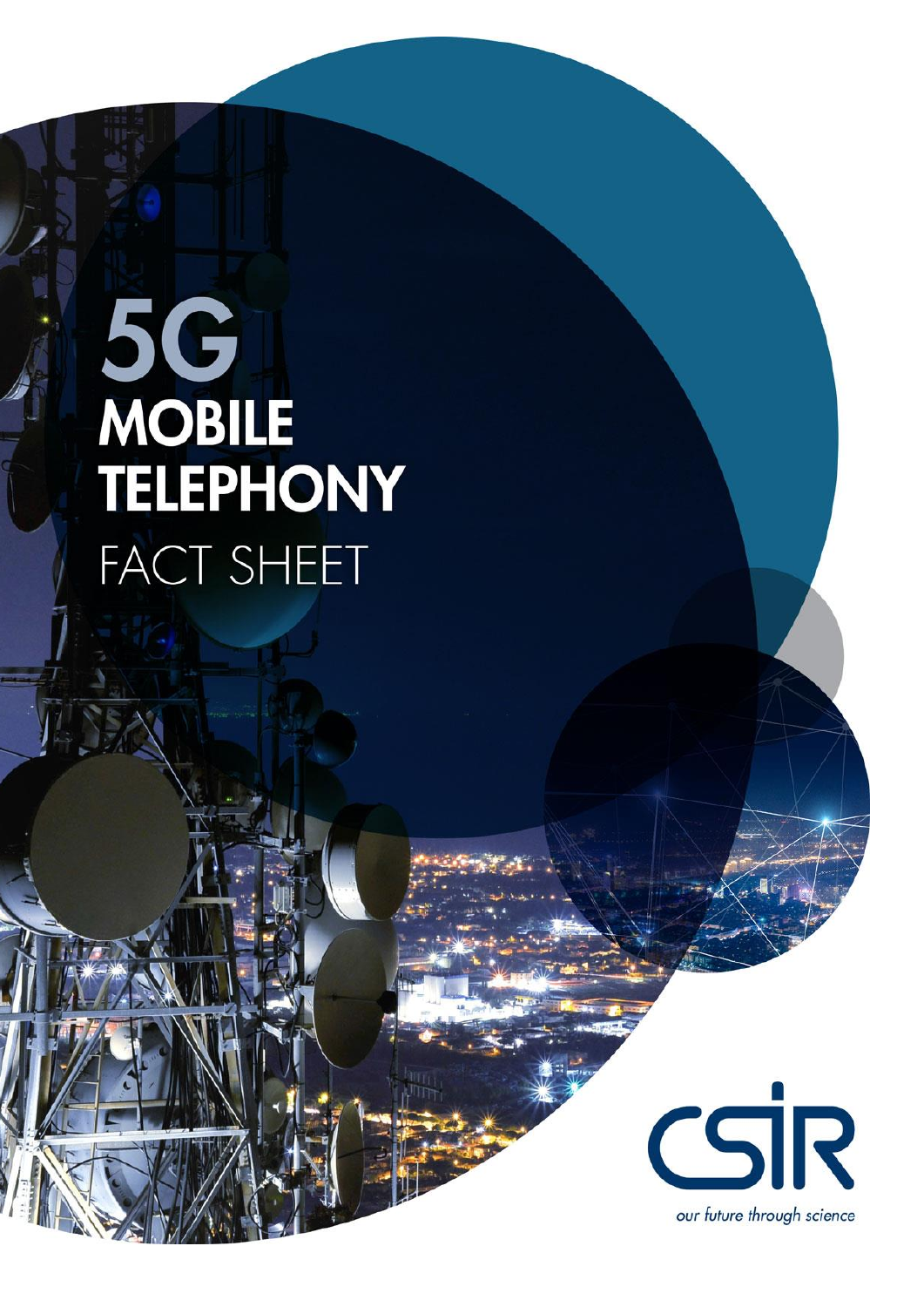# **5G Mobile Telephony Fact Sheet**

There has been a lot of speculation linking 5G mobile telephony and data networks to a range of health threats. Some claims even go as far as attributing the current COVID-19 pandemic to the initial rollouts of 5G networks.

In response, CSIR experts have put together this document to dispel some of the myths around 5G mobile telephony. It is based on their best understanding of the interactions between radio frequency signals and human tissue, as well as epidemiological evidence of the effects of current mobile phone networks.

# 1. Frequently Asked Questions

#### **a) What are the typical sources of electromagnetic signals in a mobile phone network?**

In a mobile phone network, there are two emitters of electromagnetic waves, namely base stations and handsets and they have different characteristics.

Large base stations can produce up to 100 000 times more power than a cell phone. Furthermore, because there are usually many users served by a single base station, the base station emits signals nearly continuously.

However, as the signal propagates through the air, its power drops as the square of the distance between the base station and the cell phone. For example, the power at 100 m from a cellular tower will be  $(100 \div 1)^2 = 10000$  times less than the power in the same direction at 1 m from the same tower. This quick decay helps to prevent unsafe exposure to these signals, as users cannot come very close to the elevated base station antennas.

Guidelines from the International Commission on Non-Ionising Radiation Protection (ICNIRP) define levels of electromagnetic signals that are considered safe, as well as methods of estimation. Prior to commissioning, each base station in South Africa must be evaluated to ensure compliance with the ICNIRP safety norms. Compliance to health and safety is usually ensured by lowering the transmit power level, adjusting the antenna tilt/pattern and restricting access to "unsafe" zones.

Handset emission characteristics have their own peculiarities. In South Africa, a typical mobile phone is allowed to emit up to 23 dBm (i.e. around 200 mW) of power. The actual amount of radiated power varies with time and depends on the distance to the base station and need to switch between the base stations. Global System for Mobile Communications (GSM) phones transmit most power while establishing a call and somewhat less during the call. Most mobile phones start to increase their transmit power (up to the 200 mW limit) as the distance to the base station increases. The phones may also be expected to transmit more power during hand-over from one base station to another, as the user moves around, and the cellular network tries to find the tower offering the best connection for the handset.

Just like base stations, mobile phones must also be tested and certified for compliance to health and safety regulations.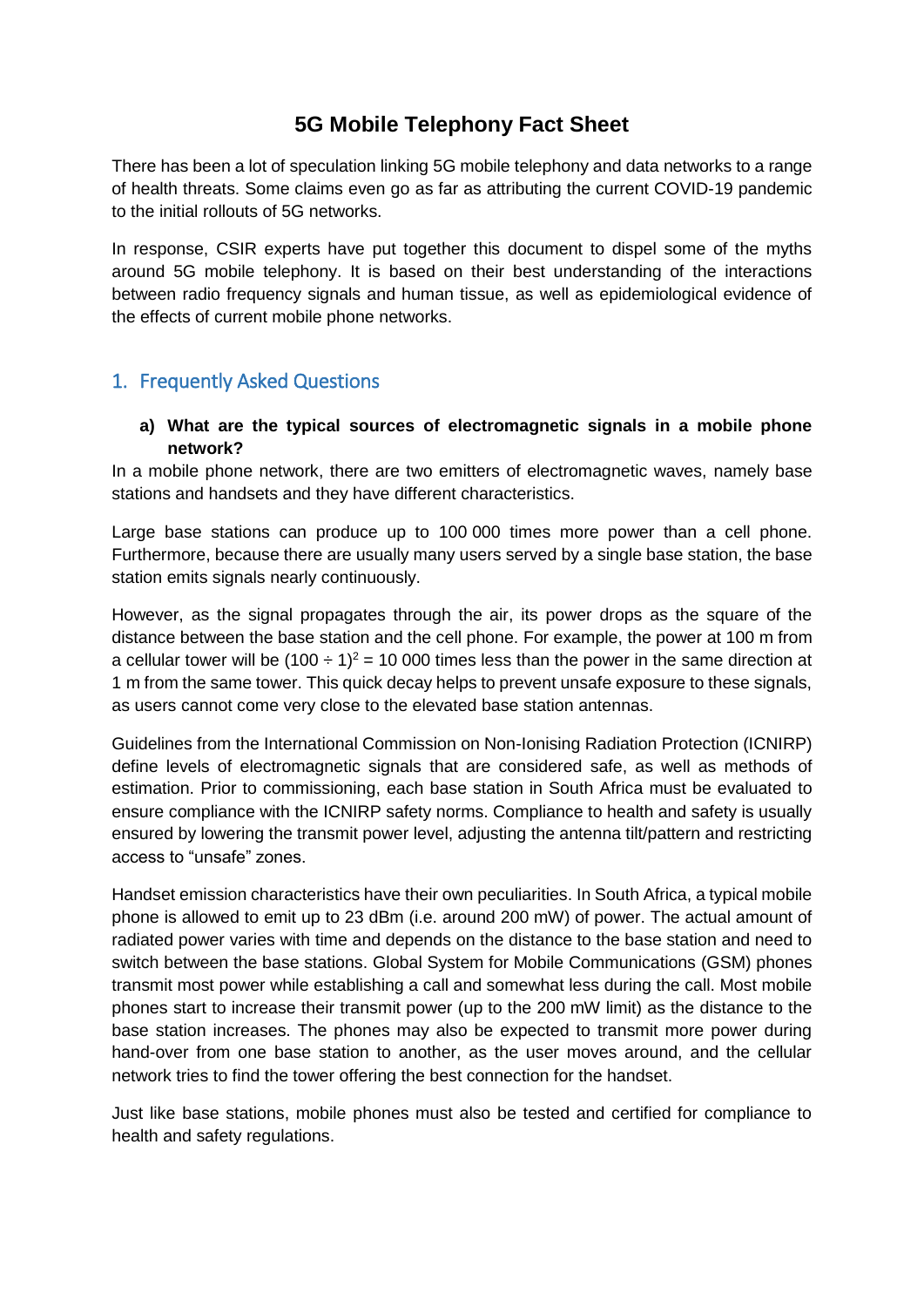# **b) Is it dangerous to live near a cell phone tower?**

Because base stations are allowed to transmit far more power than handsets, concerns have often been voiced that mobile phone towers may have negative effects on people living nearby.

Directional antennas concentrate the signals in a specific direction, making the signal more powerful, much like a reflector improves the brightness of a car's headlamps. For this reason, regulations governing mobile phone signals specify the maximum effective isotropic radiated power (EIRP) that the device may transmit, as well as the actual power it may transmit. For directional antennas, the transmitted power must be reduced to ensure that the EIRP limits are not exceeded. Radio signals get weaker as the square of distance between the source and the destination. If you double the distance from the source, the signal reduces to a quarter of its previous level.

The ratio between the maximum permissible EIRP from the base station tower and that from the handset is about 40 dB (or 10 000 times). Accordingly, if the handset is 500 mm from the user and the tower is 50 m away, the signal strength from the base station and the handset experienced by the user would be similar.

The handset is typically very close to the user. Depending on how the handset is held and exactly where its antenna is located, the antenna could be as close as 5 mm to the user. On the other hand, the distance to the base station is typically tens or hundreds of metres, or up to tens of kilometres away in rural areas.

Clearly, users can expect to experience stronger signals from their handsets than from base stations.

Mobile phone and broadcast towers use sophisticated antennas (such as cosecant-squared arrays) that suppress signals at ground level close to the tower, giving a similar signal strength at all distances within the coverage area. This type of pattern optimises network performance and is in the operator's interest. Accordingly, someone near the base of the tower should not receive significantly more signal strength than someone at the outer edge of the coverage area.

#### **c) What about cellular access points like femto and pico base stations**<sup>1</sup>**?**

In the European Union, European Telecommunications Standards Institute (ETSI) standards and technical reports<sup>2</sup> differentiate between four different base station classes, namely macro, micro, pico and femto. They also place smaller base stations in categories separate from the larger base stations and handsets, allowing for separate, yet standardised, specifications for transmit power levels. The small devices, like femto and pico base stations, are intended as 'gap-fillers' and are restricted to around 0,1 to 1 W, not very different from mobile phone handsets.

Unfortunately, such categories do not appear to exist in South African regulations. It is unclear whether such devices are sold as "base stations" or "mobile phones" and which transmit power

<sup>1</sup> See for example<https://www.waveform.com/pages/femtocell-and-microcell> and [https://mobilenetworkguide.com.au/mobile\\_base\\_stations.html](https://mobilenetworkguide.com.au/mobile_base_stations.html)

<sup>&</sup>lt;sup>2</sup> See for example ETSI EN 301 502 V12.5.1 (2016-07) and ETSI TR 103 117 V1.1.1 (2012-11)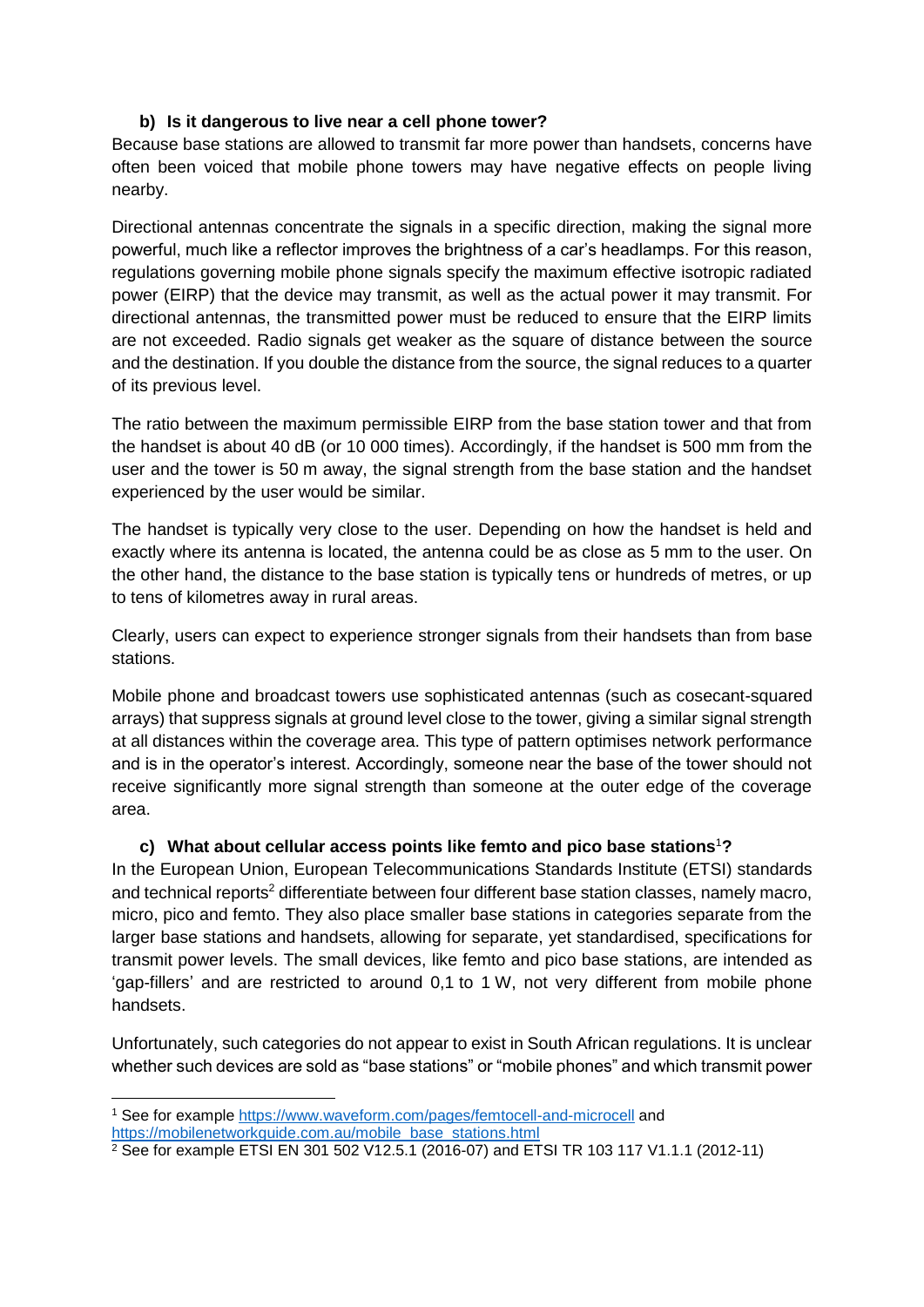restrictions they need to comply with. Therefore, all such applications for compliance must be processed individually.

Nevertheless, the safety of such devices, like any other commercial communication devices, is subject to the ICNIRP Guidelines, and must always be certified for compliance.

# **d) How can people who want to be extra safe reduce exposure to electromagnetic signals from a mobile phone?**

From the preceding discussion, it is clear that distance, power and exposure time all play a role. Decrease the time of exposure, increase the distance between you and the handset and only use your mobile phone in areas of good coverage, so that it does not increase power beyond the minimum necessary. Some practical hints include:

- Increase the distance between the mobile phone and your body, by using a headset or speakerphone.
- Do not carry a mobile phone tightly against your body, such as in pockets or tucked into underwear.
- Do not sleep with the phone near your body or head. Place it at least a metre away.
- Use flight mode when you do not need phone connectivity, such as when asleep or when using the device for reading or games. It does not transmit radio signals when in flight mode.
- When available, use landline telephones.
	- Use lower-power alternatives, such as Wi-Fi<sup>3</sup>. As many users move away from traditional cellular networks onto Voice over IP applications, like WhatsApp, and as 5G continues to integrate with Wi-Fi, it may become viable to keep phones in flight mode and only enable Wi-Fi, which emits half the power of traditional mobile phones. However, the question of the overall exposure of Wi-Fi versus cellular technologies has not been studied. Keep in mind that the base station is typically much closer to the user than in traditional mobile networks.

# **e) What is the CSIR's view on the alleged link between the introduction of 5G and the current COVID-19 pandemic?**

There is no evidence to suggest a link between 5G technology and SARS-CoV-2, the virus causing COVID-19. The claims that we have come across do not provide any credible scientific evidence to substantiate them. Those that do provide some substantiation refer to possible effects of signals emitted by 5G devices as the likely cause of the virus.

5G technology, like all other wireless communication technologies that we use in our daily lives, uses radio signals to enable communication. Examples include existing mobile devices, Wi-Fi, Bluetooth and remote controls for car and garage doors.

Only one early 5G rollout coincided with a disease outbreak. Many other rollouts, including earlier ones in Korea, did not result in disease.

There is no credible scientific evidence that shows a link between the SARS-CoV-2 virus and mobile phone signals.

Even claims of influences of 5G signals on SARS-CoV-2 are unlikely. Mutations in the genome of a virus, including SARS-CoV-2, occur as the virus replicates. During replication, mutations

<sup>-</sup><sup>3</sup> 2, 4 GHz Wi-Fi is restricted to 100 mW. Other bands may have higher limits.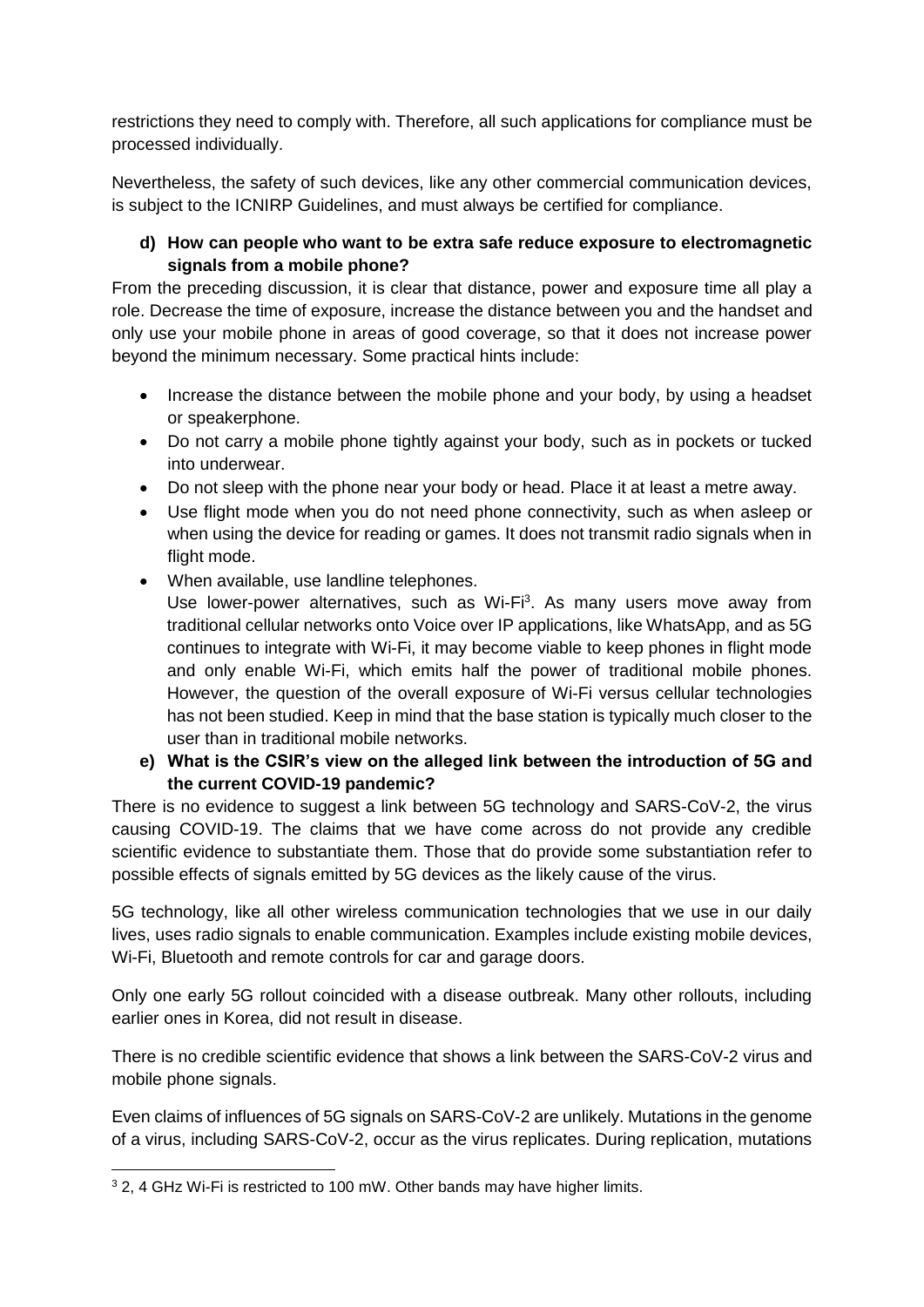occur randomly in the genome, since the enzymes involved in replication make mistakes, which can then result in mutations occurring in the viral genome, often resulting in different strains of the virus. This process could be influenced by external factors, including ionising radiation, such as gamma rays and X-rays. However, mobile phone signals are non-ionising and do not have enough energy to affect mutation. In addition, the very short wavelengths used do not significantly penetrate skin or other human tissue and cannot exert influences in the intestines, where the virus replicates.

# **f) Have you conducted studies on the effects of 5G signals to allay customer concerns?**

Not at the CSIR, apart from consulting with researchers within the organisation with the necessary radio frequency and biology skills.

We concur with opinions expressed by the World Health Organisation (WHO) and the International Telecommunications Union (ITU), both agencies of the United Nations. Three examples are cited below.

ITU-T, "*Guidance for assessment, evaluation and monitoring of human exposure to radio frequency electromagnetic fields*", Recommendation ITU-T K.91 (05/2012), 2012.<http://emfguide.itu.int/pdfs/T-REC-K.91-201205.pdf>

E. I. Edeh (World Health Organization - WHO). "*Electromagnetic fields (EMFs) and*  public health: shaping research agenda in the wake of 5G Tech". Presentation at 1<sup>st</sup> *Digital Africa Week*, 27 – 30 August 2019, Abuga, Nigeria. Retrieved from: [https://www.itu.int/en/ITU-T/studygroups/2017-](https://www.itu.int/en/ITU-T/studygroups/2017-2020/20/sg20rgafr/20190827/Documents/s1-p1-edeh-EMF.pdf) [2020/20/sg20rgafr/20190827/Documents/s1-p1-edeh-EMF.pdf](https://www.itu.int/en/ITU-T/studygroups/2017-2020/20/sg20rgafr/20190827/Documents/s1-p1-edeh-EMF.pdf)

Mike Repacholi, Emilie Van Deventer and Paolo Ravazzani (ed.). "*Base stations and wireless networks: exposures and health consequences*", in *Proceedings International Workshop on Base Stations and Wireless Networks: Exposures and Health Consequences*, Switzerland, Geneva, June 15-16, 2005, World Health Organization. <https://apps.who.int/iris/handle/10665/43698>

Our view is that the radio frequencies of 5G networks are not high enough to break chemical bonds or remove electrons in human tissue. Therefore, it is highly unlikely that 5G may cause mutations in the SARS-CoV-2 virus in-vitro or in-vivo. However, even if it did cause mutations under carefully controlled laboratory conditions in-vitro, this would not be relevant in the real world, as the millimetre-wave signals used by 5G do not significantly penetrate the skin. 5G signals cannot influence the virus, as it replicates internally.

# **g) How did the alleged link between 5G and COVID-19 come about?**

It is unclear how this link is being made, as most of those making the link do not provide any basis for such claims.

Prophets of doom often associate new technologies with catastrophes. 5G rollouts are commencing in several countries, and the world's worst health crisis in a century made its appearance around the same time.

What made this event different from previous ones is the availability of social media, enabling individuals to propagate untested wild speculations on a massive scale. With the atmosphere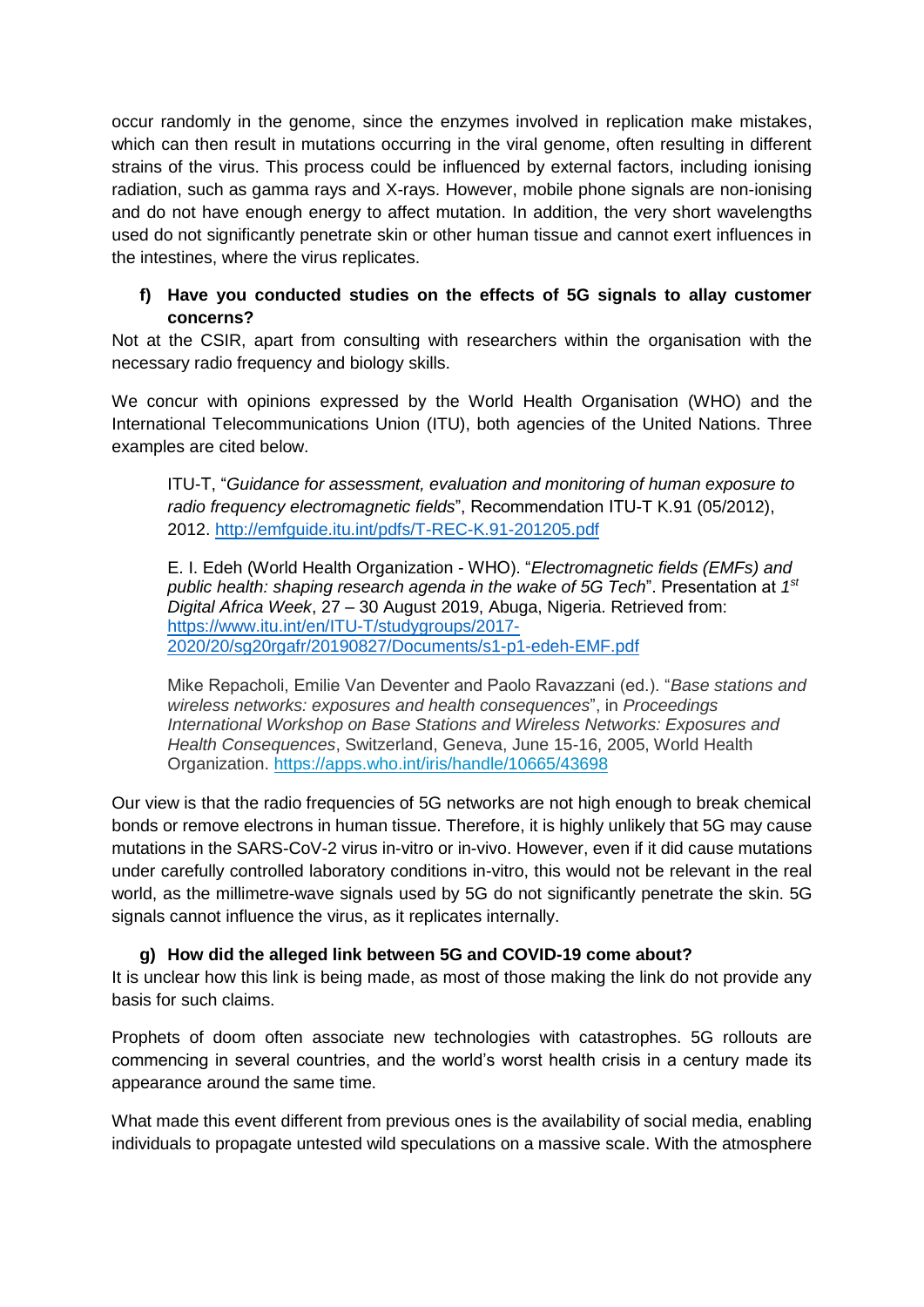of fear induced by the COVID-19 pandemic, people are easy victims of such conspiracy theories.

#### **h) Have you heard concerns from consumers and what have they been saying?** We have only heard concerns on a personal basis. However, we have noticed considerable coverage in the media. Much of the coverage has been sensational, with no real evidence to

Concerns have been raised by some industry associations about the safety of millimetre-wave signals. Based on our understanding of the effects of radio signals on living organisms, we do not anticipate such problems. However, as the new networks become operational, more epidemiological studies will have to be conducted to ensure that their operation does not result in health problems in the populace.

The ICNIRP Guidelines cite nearly 200 credible scientific references. These Guidelines were compiled by a large team of international experts, based on peer-reviewed research and used in over 80 countries to regulate health and safety compliance. The current international scientific opinion is that as long as the base stations and cell phones comply with such Guidelines, their operation is safe.

#### **i) Why are there concerns even though we are not yet on 5G?**

Excellent question and perhaps it best illustrates how tenuous the claims really are.

The claims we have seen in the media do not appear to rely on a solid understanding of mobile networks. None of the claims that we have seen have offered scientifically credible supporting evidence.

# **j) When will 5G arrive fully in South Africa?**

support the claims.

The candidate 5G technologies are currently being evaluated by the ITU. Detailed specifications of 5G technologies, officially known as IMT2020, are envisaged to be finalised within a year. Only then will smart device manufacturers and network operators start investing in a full-scale rollout.

According to the policy direction on High Demand Spectrum that was gazetted in July 2019, the roadmap will be developed after the study the Independent Communications Authority of South Africa (ICASA) has been directed to do within six months of the conclusion of the ITU World Radiocommunication Conference 2019. We believe that the required spectrum will be fully licensed soon after that. We must also highlight that some operators (e.g. RAIN in South Africa) already have licences for spectrum that can be used for 5G. All existing trials in Africa have used existing bands allocated and used for 4G, under similar power restrictions, and may thus be expected to be as safe as the existing mobile networks.

#### **k) Was there a similar fuss with previous generations of mobile networks?** Yes. Some consumers claim terrible effects from every new technology. South Africa, for example, deliberately did not introduce television services until almost half a century after their introduction in other countries!

**l) If a gadget is marketed as '5G', will it use 4G for the moment, until 5G networks have been built?**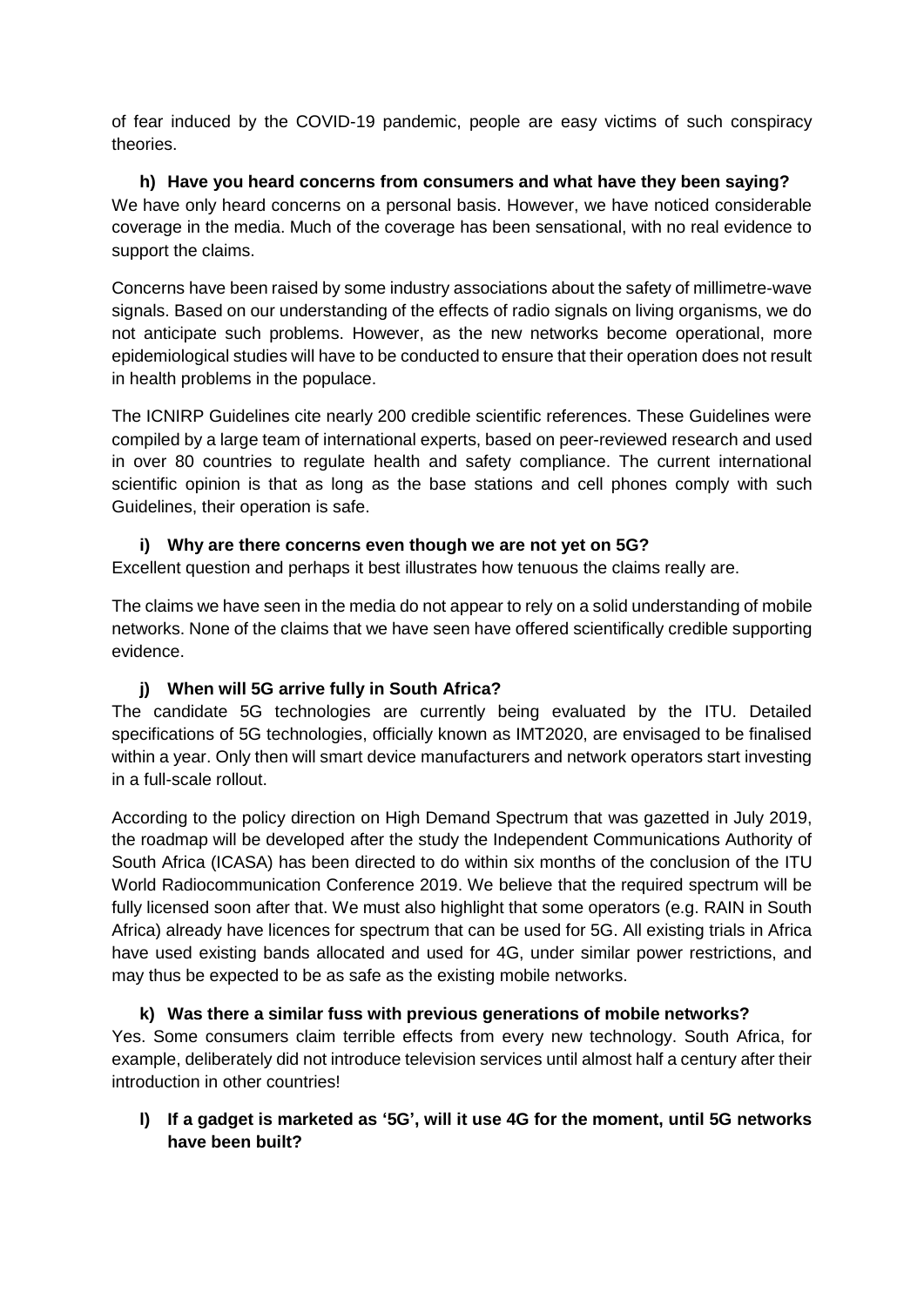Because 5G has not been fully defined, any product sold now is probably an adaptation of an existing product, and will probably retain its existing functions. Specialised equipment, such as routers, which will be used to build 5G networks, may not support older technology.

# **m) The 5G-COVID-19 conspiracy theory has manifested itself globally, despite the fact that 5G is only active in a few countries. How did the claimed correlation between COVID-19 and 5G grow so big in the face of this limited rollout?**

Concerns about the safety of mobile technologies have existed since the beginning<sup>4</sup>. It is likely that a series of unrelated events, especially the atmosphere of fear, following the COVID-19 outbreak a few months ago, gave rise to undeserved mistrust and false accusations.

For example<sup>5</sup>, in July 2019, scientists sent a letter to the European Commission requesting the commission to stop 5G deployments until the investigations have been concluded. The letter became a subject of news worldwide. One issue mentioned in the letter was "potential effects on wildlife of increases in electromagnetic radiation". Even though the concern was raised, it was stated rather vaguely.

Most likely, the false link between 5G and the SARS CoV-2 virus could have come about due to a combination of factors:

- 1) Wuhan was the location of an early 5G rollout, and the origin of the COVID-19 outbreak.
- 2) Some science fiction movies have shown virus infections associated with mobile networks. A prime example is The Cell (2016).
- 3) Some articles, e.g. [https://www.newstatesman.com/science-tech/social](https://www.newstatesman.com/science-tech/social-media/2020/04/how-celebrities-became-biggest-peddlers-5g-conspiracy-theory-coronavirus-covid-19)[media/2020/04/how-celebrities-became-biggest-peddlers-5g-conspiracy-theory](https://www.newstatesman.com/science-tech/social-media/2020/04/how-celebrities-became-biggest-peddlers-5g-conspiracy-theory-coronavirus-covid-19)[coronavirus-covid-19](https://www.newstatesman.com/science-tech/social-media/2020/04/how-celebrities-became-biggest-peddlers-5g-conspiracy-theory-coronavirus-covid-19) indicate that celebrities may have added to the growth of the misinformation.
- 4) 5G is the first mobile technology standard that uses two very different frequency ranges; the traditional signals below 6 GHz and much higher frequencies known as millimetre-wave. Some fear that the higher frequencies may have undesirable effects, despite the fact that many specialised systems have been running on millimetre-waves for many years.
- 5) Overall, 5G has raised large expectations and equally large marketing campaigns promoting the technology and its uses. As more people learned about this new "nearly magical" technology, existing concerns were amplified.
- 6) The widespread availability of social networks. For the first time, any individual can widely publish an opinion worldwide, without the burden of having to support that opinion with facts.

None of these effects can be regarded as solid grounds for concern. Wuhan is a large city with a large population of 11 million people, the sixth biggest in China<sup>6</sup>. Therefore, it was an obvious choice for a new technology rollout that promises increased capacity and new applications. Such a large and densely populated city is also a fertile environment in which a virus can spread.

Science fiction is just that – fiction. Celebrities are not necessarily in a good position to formulate informed opinions. Millimetre-wave systems do not pose proven health hazards and

<sup>4</sup> See for example,

https://ec.europa.eu/health/sites/health/files/scientific\_committees/scheer/docs/scheer\_s\_002.pdf <sup>5</sup> https://en.wikipedia.org/wiki/5G#Health

<sup>6</sup> <https://www.worldatlas.com/articles/20-biggest-cities-in-china.html>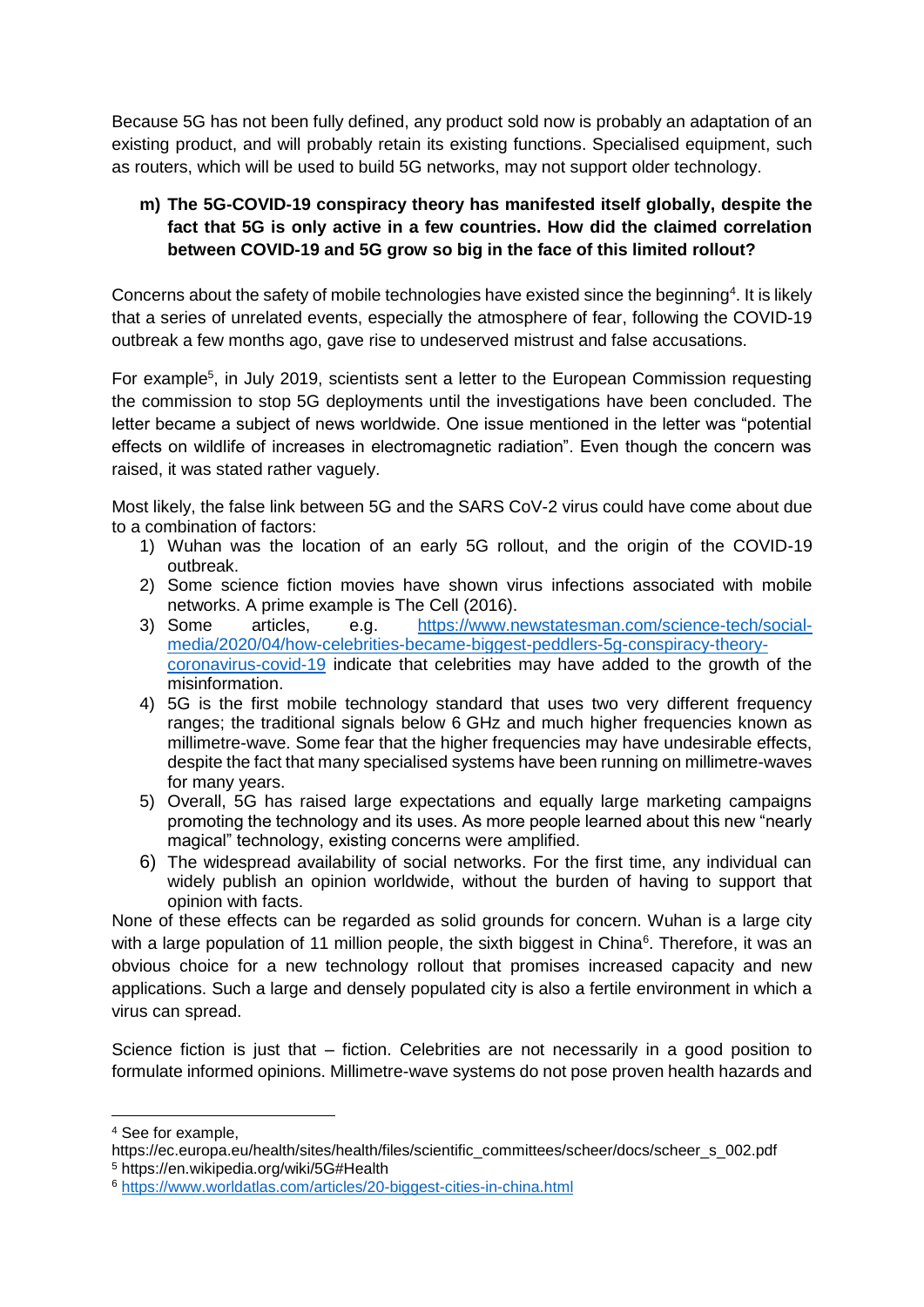most of the existing 5G rollouts do not use millimetre-wave. Finally, existing concerns have been proven to be unfounded by decades of mobile phone operations that have not resulted in a decrease in population health.

The WHO has stated**Error! Bookmark not defined.** , "Currently, exposure from 5G infrastructures at around 3.5 GHz is similar to that from existing mobile phone base stations. With the use of multiple beams from 5G antennas, exposure could be more variable as a function of the location of the users and their usage. Given that the 5G technology is currently at an early stage of deployment, the extent of any change in exposure to radiofrequency fields is still under investigation."

This statement advises that the 5G technology using sub-6 GHz spectrum is about as safe as all previous generations of cellular technologies.

For 5G using millimetre-wave, the statement may indicate that, at the time, uncertainty was raised around the ability to fully control the exposure to fields emitted by 5G in millimetre-wave bands. Scientists would be cautious to state categorically that no danger exists from millimetre-wave technologies, as a decades-long record, such as that of existing mobile networks, is not there to back them up. Such caution could be misinterpreted, and may have led to suspicion around the entire suite of 5G technologies. Ironically, China has not used millimetre-wave in its 5G deployment<sup>7</sup>. Indeed, only a few countries have used these frequencies so far.

Concerning any health issues in respect of telecommunication in South Africa, guidance is obtained from the Directorate: Radiation Control reporting to the South African Department of Health (DoH). The national DoH heavily relies on the recommendations developed by the ICNIRP. The recommendations are available in the "ICNIRP Guidelines on Limiting Exposure to Electromagnetic Fields"<sup>8</sup>, prepared by a team of international experts and used in over 80 countries. These ICNIRP Guidelines are for the protection of humans exposed to radiofrequency (RF) electromagnetic fields in the range 100 kHz to 300 GHz, including all current and future 5G bands.

In March 2020, for the first time since 1998, ICNIRP updated field strength requirements for mobile phones using 5G. The Guidelines cover many applications, such as 5G technologies, Wi-Fi, Bluetooth, mobile phones and base stations. The updated Guidelines restrict wholebody exposure, permitting somewhat greater exposure of small parts of the body to frequencies above 6 GHz. The new restrictions may be expected to help to curb the controversy.

The CSIR reiterates that no plausible link between 5G and the Coronavirus could be established.

**n) In the argument against the conspiracy theories regarding 5G and the Coronavirus, what is the primary piece of evidence that is or could be used to discredit them?**

There is no evidence of any link between the novel Coronavirus and 5G. Here are some facts that support this statement:

<sup>7</sup> [https://en.wikipedia.org/wiki/List\\_of\\_5G\\_NR\\_networks](https://en.wikipedia.org/wiki/List_of_5G_NR_networks)

<sup>8</sup> https://www.icnirp.org/en/activities/news/news-article/rf-guidelines-2020-published.html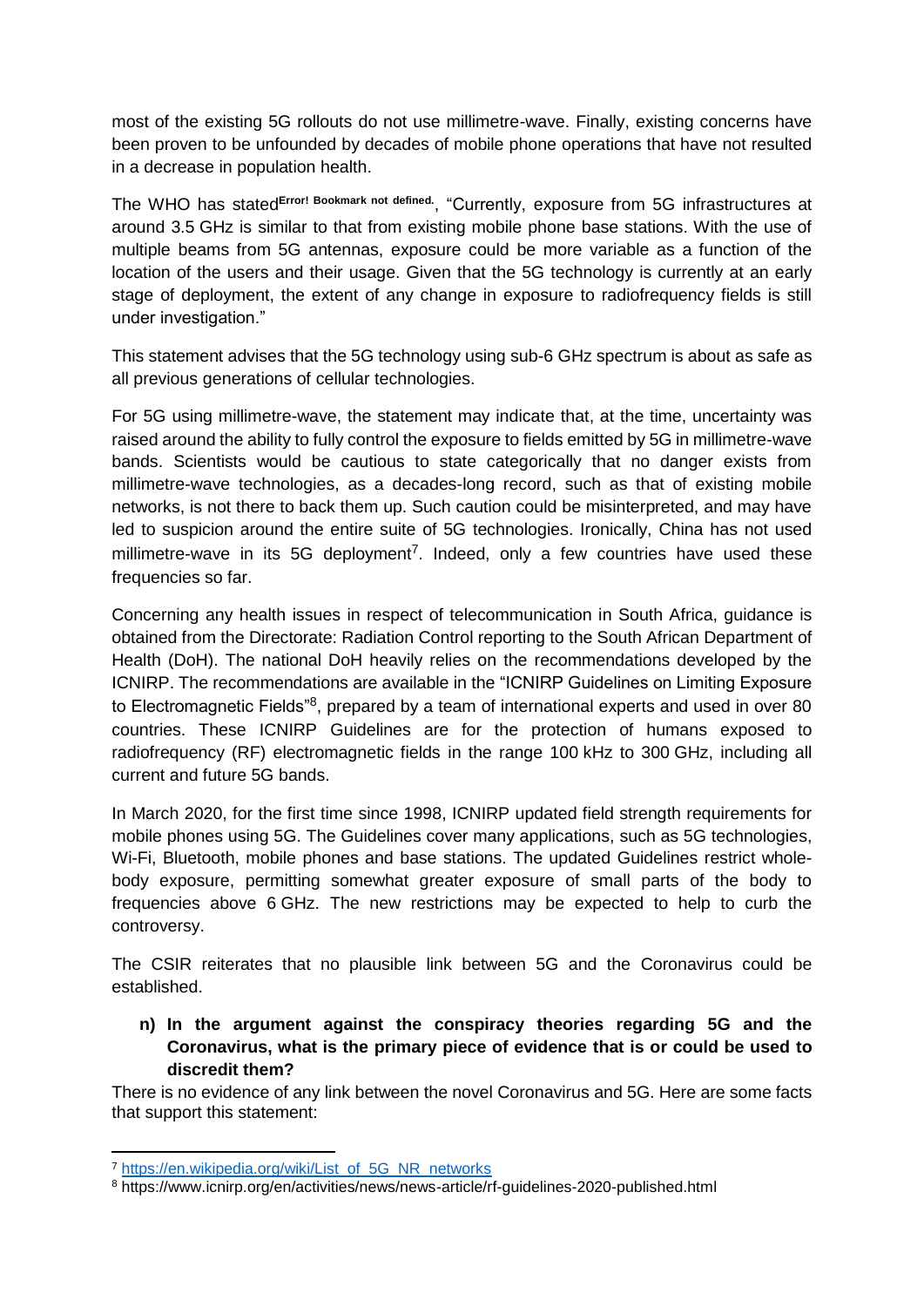- 1) The Coronavirus spreads from one person to another, typically through tiny droplets of saliva when a sick person coughs, sneezes or breathes. It then multiplies inside the victim. Radio waves from 5G or any other commercial wireless communication equipment do not have any visible physical form and cannot transmit a virus. The signals also do not have sufficient energy to meaningfully influence a virus.
- 2) The virus has spread within many countries without any 5G networks<sup>9</sup>.
- 3) Research articles suggest that the novel Coronavirus came about through natural evolution/mutations<sup>10</sup>.
- 4) There is no credible scientific evidence showing a link between the SARS-CoV-2 virus and mobile phone signals.
- 5) Mutations in the genome of a virus, including SARS-CoV-2, occur as the virus replicates. Mutations occur randomly in the genome, as enzymes involved in viral replication make mistakes, resulting in different virus strains. At the frequencies at which 5G networks operate, the energy of radio signals is not high enough to noticeably break chemical bonds or remove electrons. Therefore, it is highly unlikely that 5G may cause mutations, even in laboratory conditions. 5G signals do not significantly penetrate through human skin. The virus replicates internally, therefore it is even less likely that 5G signals could influence the virus in those conditions.
- 6) The first country to adopt 5G on a large scale was South Korea, in April 2019. There were many 5G installations across the world, including Britain, Germany and the United States of America before the COVID-19 outbreak. Even in China, many cities had such installations: "5G commercial services are now available in 50 cities, including Beijing, Shanghai, Guangzhou and Shenzhen, according to Chinese state news agency Xinhua. In Shanghai, nearly 12 000 5G base stations have been activated to support 5G coverage across the city's key outdoor areas"<sup>11</sup>. Nevertheless, the virus started in only one city located in China.

The WHO states, "5G mobile networks *do not* spread COVID-19"**Error! Bookmark not defined.**. The US Federal Emergency Management Agency (FEMA) and Federal Communications Commission (FCC) and many other key organizations around the world state very clearly: "5G technology does *not* cause coronavirus."

The CSIR fully agrees with the WHO.

-

## **o) Is it coherent to say that the theories are an evolution from past concerns that cellular technology and cellular towers were responsible for causing cancer in users?**

Most likely, yes. However, the evidence is very sparse and disproportionate to the global usage of the mobile phones. Despite four decades of widespread mobile phone usage, there has been no demonstrated link with a deterioration in population health.

#### **p) Is South Africa in a position to double down on 5G infrastructure in the wake of many businesses opting for online correspondence and working remotely?**

The South African mobile phone industry has conducted many trials and has been ready for 5G for a long time. Some operators have already deployed non-standalone or pre-5G networks in South Africa. Authorities will have to allocate more radio frequency spectrum for use by 5G networks. This process is being given high priority, and was expedited when issued

<sup>9</sup> https://www.who.int/emergencies/diseases/novel-coronavirus-2019/advice-for-public/myth-busters <sup>10</sup> https://www.sciencedaily.com/releases/2020/03/200317175442.htm referring to the journal article Kristian G. Andersen, Andrew Rambaut, W. Ian Lipkin, Edward C. Holmes, Robert F. Garry. *The proximal origin of SARS-CoV-2*. Nature Medicine, 2020; DOI: 10.1038/s41591-020-0820-9 <sup>11</sup> https://edition.cnn.com/2019/11/01/tech/5g-china/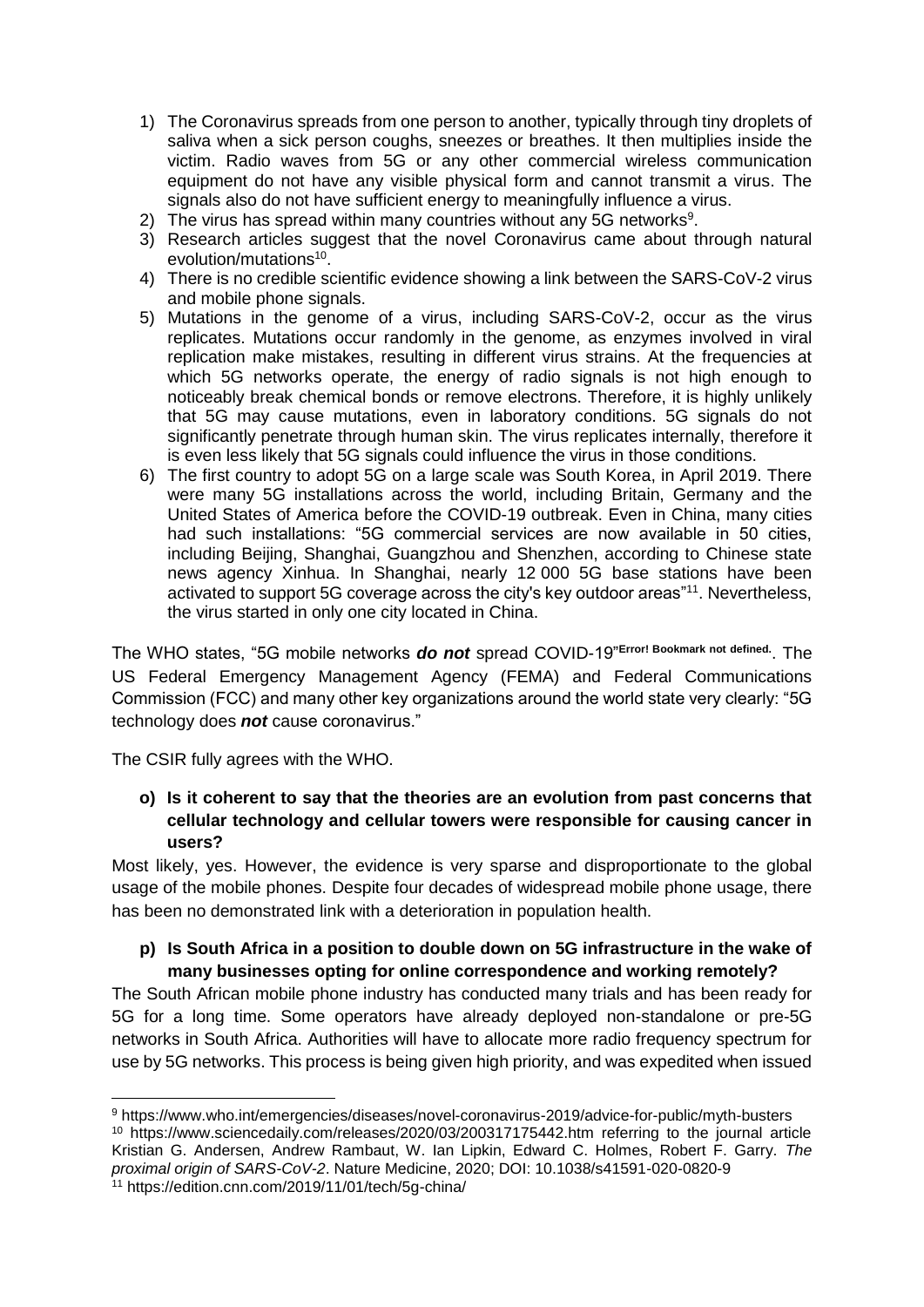temporary spectrum "in an effort to deal with COVID-19 communication challenges"<sup>12</sup>. For the moment, most '5G' networks use existing spectrum allocations.

The possibility of setting up private 4G and 5G networks is also raising significant interest. Such networks require significant capital, but avoid paying for data or subscription fees to an operator.

Thus, there is a strong interest in 5G, thanks to its exceptional performance and feature set.

The lockdown related to COVID-19 has brought about a number of emergency measures, including in the ICT arena<sup>13,14</sup>. The need to work remotely has increased the load on mobile networks by 25 to 60%. The network operators state that this increased demand does not saturate their networks. Yet, new ways of working and new online opportunities enforced on employers and employees by the lockdown are likely to produce more demand for speed, convenience and reliability. Once this demand grows and the pricing on 5G equipment decreases due to larger volumes, operators will be forced to start large-scale upgrades to 5G.

# **q) Could conspiracy theories such as these hamper the global rollout of 5G technology in the long term?**

Yes, but fortunately only to a limited extent. There are already examples of people applying drastic measures to avoid the introduction of 5G, as shown by the recent torching of 5G towers in the UK. This kind or radical action is likely to remain limited, as most people are not inclined to such radical action. Even their resistance will dwindle as experience shows that the networks do not result in the envisaged harm.

Most people understand these conspiracy theories to be spurious and will not object to rollouts of 5G. Also, the speed of the rollouts is mainly defined by economic factors, including whether 5G brings value for money and it is affordable at all. 5G user handsets and networks are still expensive. While many business people will not be deterred by the high cost, many lowincome users will not be able to afford a 5G handset for another few years.

Operators with national-scale networks spread the costs of upgrades between all users, through data charges. Therefore, the operator decides when to roll out 5G. The availability of spectrum is an important constraint, as rolling out a 5G network whose bandwidth is shared with 3G and 4G networks may not be able to offer 5G users the promised super-high speeds, creating negative first impressions and slowing down the uptake by users.

# **r) How will 5G networks impact education and health in South Africa?**

5G supports the wide distribution of a practically unlimited amount of information. It also has very high capacity, ensuring that no user should be denied fast access to the desired information. This capability offers exciting opportunities for online learning. Apart from existing online opportunities, such as online courses, and even information sources, like YouTube videos, it is, in principle, possible to conduct real-time classes countrywide or even worldwide.

<sup>12</sup> [https://www.icasa.org.za/news/2020/temporary-radio-frequency-spectrum-issued-to-qualifying](https://www.icasa.org.za/news/2020/temporary-radio-frequency-spectrum-issued-to-qualifying-applicants-in-an-effort-to-deal-with-covid-19-communication-challenges)[applicants-in-an-effort-to-deal-with-covid-19-communication-challenges](https://www.icasa.org.za/news/2020/temporary-radio-frequency-spectrum-issued-to-qualifying-applicants-in-an-effort-to-deal-with-covid-19-communication-challenges)

<sup>13</sup> https://www.ellipsis.co.za/national-lockdown-south-african-telecommunications-sector/

<sup>14</sup> https://ict.fttxcouncil.com/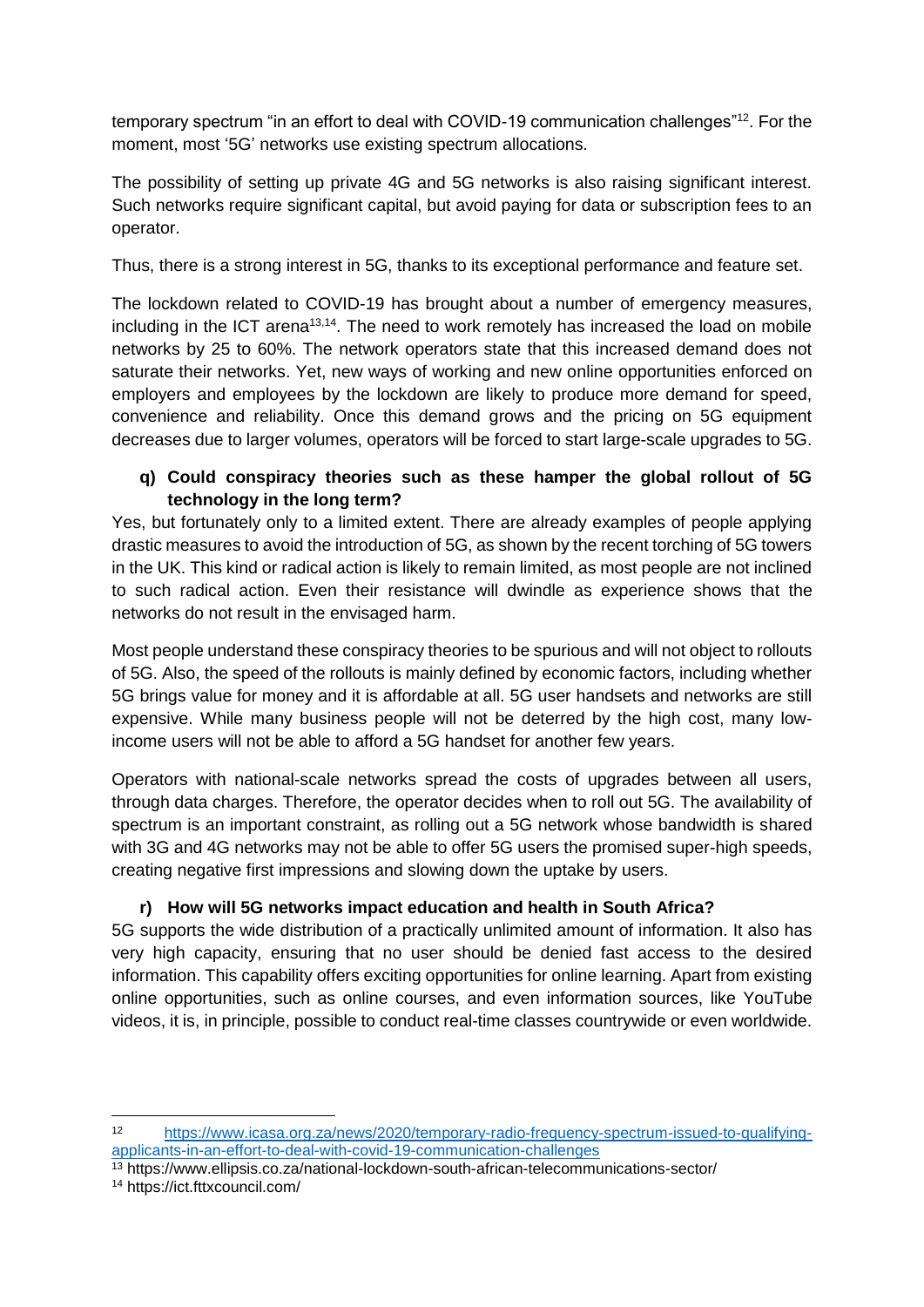Thus, 5G will also play an important social equalisation role, as even the lowest-income students will have better access to the world's best teachers.

5G is not a substitute for personal attention in the classroom, so its effects are more likely to be felt in higher-level education (secondary and especially tertiary) than in basic education (pre-school and primary). However, it can definitely play a role in empowering teachers, even in basic education, with new techniques and more advanced training.

In the medical arena, the ability to view multiple cameras and access other sensors in real time can contribute significantly to accurate diagnosis, especially in cases where a long-term on-body measurement is required or a relevant specialist is not present where the patient is. 5G also offers services that provide for low latency (the delay between transmission and reception) and practically error-free operation. These services are intended to facilitate things like remote surgery, where a surgeon can operate on a patient far away, while being able to see exactly what is going on and being able to precisely control robotic surgical instruments.

In future, rural clinics with nothing more than nursing staff should be able to make use of specialised staff in major centres to perform advanced diagnostic and surgical procedures. City hospitals should be able to solicit specialised skills from anywhere on earth where those skills are not available locally.

5G can also play a role in drone-based deliveries of medicines and medical samples, both in rural and urban environments. 5G provides a ubiquitous communications infrastructure to enable drones to maintain mutual separation and receive precise instructions.

#### **s) How will 5G networks contribute to smart cities?**

5G networks offer services that accommodate very large numbers of simple sensors. The service is designed to minimise power consumption in those sensors, allowing long-term operation off batteries. Millions of such sensors can be deployed in an urban environment, making it possible to monitor things like air quality, traffic flow and weather very precisely. Knowing exactly what is happening should enable local government to analyse and control the environment with great precision, to the advantage of all their inhabitants.

Many new technologies, such as driverless cars, can also use 5G to allow vehicles to communicate with others. This communication is essential in the ability to reliably separate vehicles from one another, as each vehicle must be able to anticipate the position, speed and intentions of other vehicles and advise others of its own intentions.

# **t) What role can the media play in the roll out of 5G?**

Media content can offer exciting incentives to adopt 5G. One example is that of real-time sports coverage, offering multiple simultaneous camera angles, inside and outside the stadium.

In the short term, the media can help to provide a healthy perspective on 5G and its advantages, by also helping to allay fears raised by false claims of nefarious effects.

#### **u) What are the most exciting applications that 5G will bring?**

The most exciting part is that we do not know. Experience has shown that the availability of ever-increasing processing power and bandwidth has consistently led to applications that few could have envisaged. Many of the applications available on a smart phone today would have